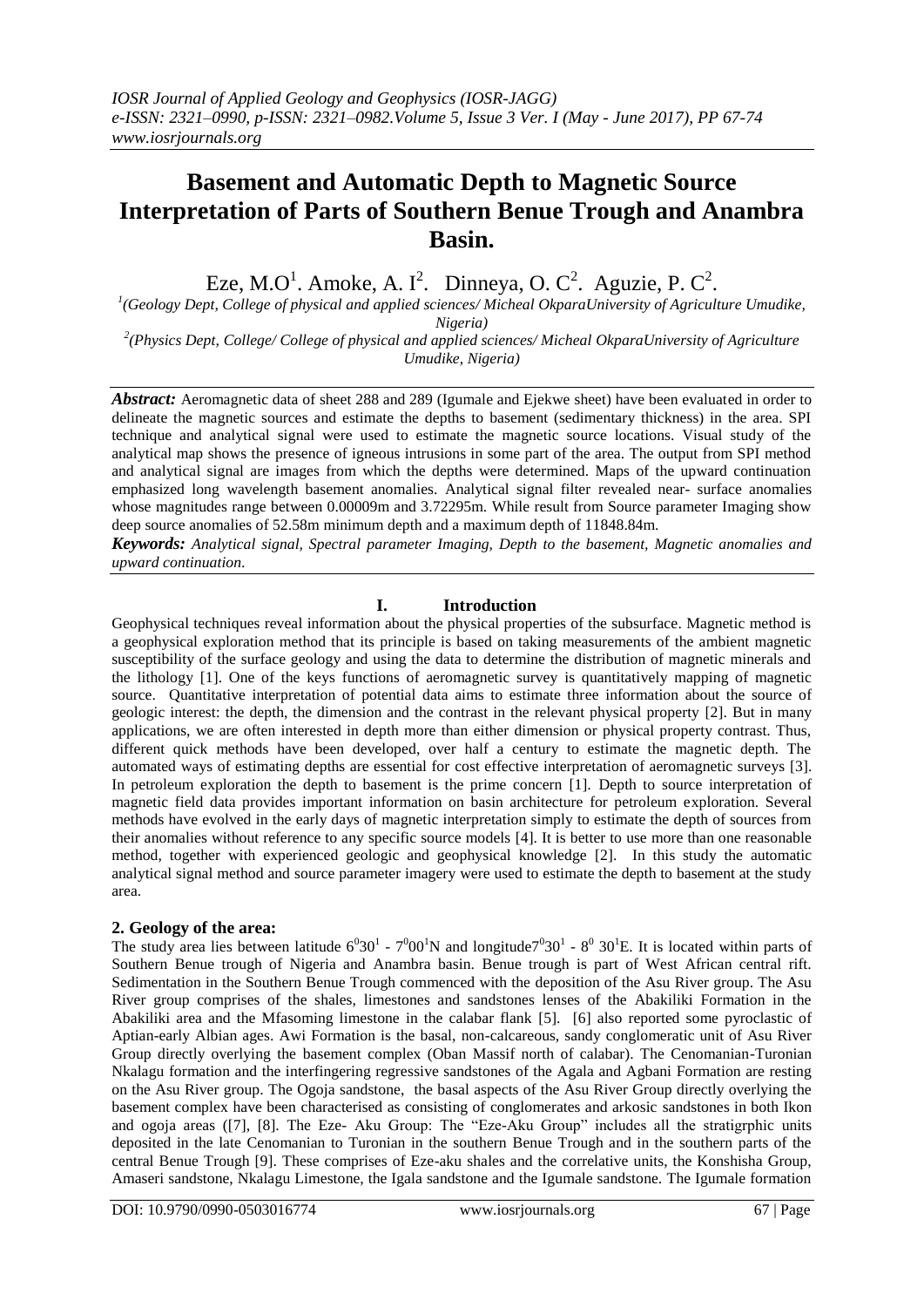unit is a lateral equivalent of the makurdi Formation based on stratigraphic position. The Awgu Formation lies within the southern segment of the trough. It conformably overlies the facies of the Eze aku Group. The succession commonly consists of the shale, sandstone and limestone. The age of Awgu formation span from late Turonian through Coniacian to early Santonian has been suggested by [9]. The age of the Agbani Formation is thought to be largely same as for the Awgu formation.

 Following Mid-Santonian tectonism and magmatism, depositional axis in the Benue Trough was displaced westward resulting in subsidence of the Anambra basin [9]. Being a related structure that developed after the compressional stage, they implied that it was logical to include the Anambra basin in the Benue Trough. Nwajide [9], showed that the Anambra basin is a distinct and well demarcated lithostratigraphic entity overlying the Southern Benue Trough and is in turn overlain in its southern part by the Niger Delta Basin. The lithostratigraphic units that filled the Anambra Basin have been divided into two groups: the Nkporo group and the coal measures [9] overlie the Nkporo shale. This consists of fine grained sand, carbonaceous shales and coal with the thickest seam of l km typifying a transitional environment. Its type locality is the Enugu Cuesta. The Ajali Sandstone (Middle coal measures) overlies the Mamu Formation conformably. The Nsukka Formation (Upper coal measures) is the youngest formation from this cycle consisting of interdigitations of very finegrained sandstones, dark shale and coal indicating a parallic environment of Maastrichtian to Paleocene age. Fig 1 is the geology of the area.



**Fig. 1: Geology of the area.**

## **2. MATERIAL AND METHODS**

Two sheets of aeromagnetic data were procured from National Geological Survey Agency, Abuja. (Sheet 288 and 289).The aeromagnetic data were obtained as part of the nationwide aeromagnetic survey sponsored by National geological Survey Agency of Nigeria. The magnetic data recording was done with 0.1second interval. The data were acquired along a series of NW-SE flight line with a spacing of 500m. In this study the automatic analytical signal method and source parameter imagery were used to estimate the depth to basement at the study area.

 Magnetic survey data in the grid form may be interpreted rapidly for source positions and depth by source parameter imagery and analytical signal. The procedures employed in this research include: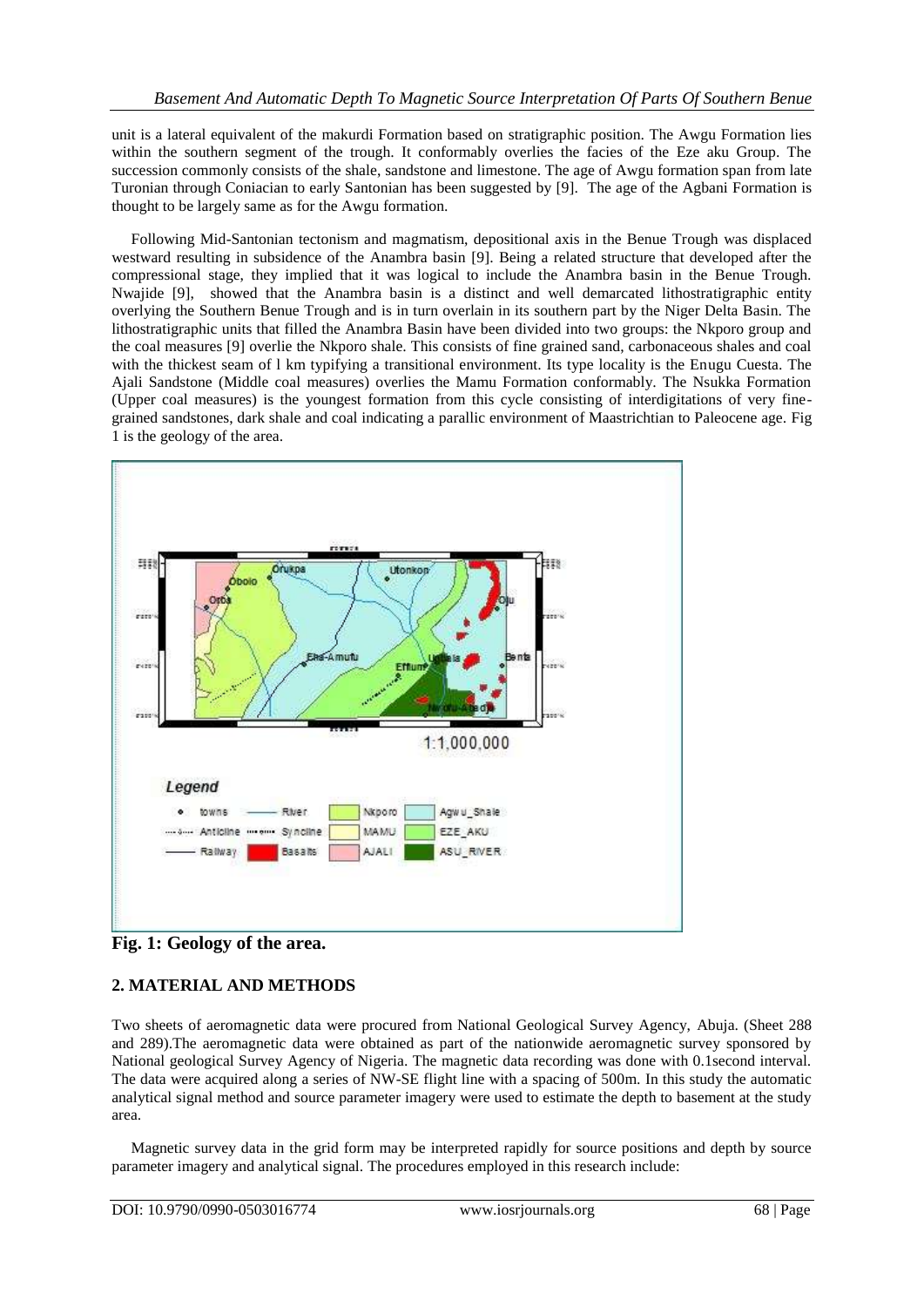1. Production of Total Magnetic Intensity (TMI) map of the study area in colour aggregate using Oasis Montaj software 6.4.2.

2. The total magnetic intensity map are contoured at 10gamma (nT) interval

3. Computing the Analytical signal using the horizontal Derivatives (DX, DY) and Vertical derivative (DZ) to determine the shallow depths of the anomalies.

4. Computing the SPI using the horizontal Derivatives (DX, DY) and Vertical derivative (DZ) to determine depth to the basement.

5. Computing of upward continued map to 2km, 3km and 5km depth.

#### **2.1: GRIDDING**:

In Nigeria, aeromagnetic data are acquired at 500m. Therefore, a 100m cell size was used in gridding the data. The bi-directional method of gridding was employed. Bi-direcctional interpolation is commonly applied to grid airborne data. The data is on the scale of 1: 100,000.

## **2.2: Analytical signal:**

The Analytical signal present magnetic anomaly information independence of the inclination of the earth's inducing field so that anomalies are positive and sit directly above their sources [10]. Analytical signal derivative is independent of strike, dip, magnetic declination, inclination and remnant magnetization [4]. The analytical signal is a function that relates to the magnetic fields by their derivatives. The 3D analytical signal A of a potential field anomaly

$$
|\left|A(x, y)\right|^2 = \left(\frac{\delta M}{\delta x}\right)^2 + \left(\frac{\delta M}{\delta y}\right)^2 + \left(\frac{\delta M}{\delta z}\right)^2
$$

Where M =magnetic intensity, Analytical signal map is useful as a type of reduction to the pole, as they are subject to the instabilities that occur in transformations from low latitudes [11]. The application of analytic signals to magnetic interpretation was pioneered by [12] for 2D case, primarily as a tool to estimate depth and position of sources. More recently the method has been expanded to 3D problems as a mapping and depth-tosource technique and as a way to learn about the nature of the causative magnetization. The amplitudes of the analytic signal is simply related to amplitudes of magnetization which could be easily derived from the three orthogonal gradients of the total magnetic field.

## **2.3: SOURCE PARAMETER IMAGING (SPI) or SPI™ (Thurston and Smith, 1997):**

SPI™ stands for Source Parameter Imaging, trademarks of Geoterrex. SPI method [13] estimates the depth from the local wavenumber of the analytical signal [14]. SPI is a procedure for automatic calculation of source parameters from gridded magnetic data. The depth estimates obtained will depend on the model assumed. SPI method generally assumes a step-type source model. An advantage of the SPI method is that the depths can be displayed on an image. It uses not only the magnitude of the analytical signal but also the phase. The basics are that for the peaks of the wavenumber define the inverse of the depth. Thus, depth is given by this expression:

$$
Depth = \frac{1}{K_{MAX}} = \frac{1}{\left(\sqrt{\left(\frac{\partial Tit}{\partial x}\right)^2 + \left(\frac{\partial Tit}{\partial y}\right)^2\right)_{MAX}}}
$$

$$
Tit = \arctan\left(\frac{\frac{\partial T}{\partial z}}{(\frac{\partial T}{\partial x})^2 + \left(\frac{\partial T}{\partial y}\right)^2}\right) = \arctan\left(\frac{\frac{\partial T}{\partial z}}{HGRAD}\right)
$$

Where  $K_{\text{max}}$  is the peak value of the local wavenumber over the source (horizontal gradient of Tilt derivative). This method assumes either a 2D sloping contact or a 2D dipping thin-sheet model and is based on the complex analytic signal.

## **2.4: UPWARD CONTINUATION:**

The transformation of potential data measured on one surface to some higher surface is called upward continuation [15]. Upward continuation is a mathematical technique that projects data taken at one elevation to a higher elevation. Potential field obey Laplace's equation and thus permits us to determine the field over an arbitrary surface if the field is known completely over another surface and no masses are located between the two surfaces [4]. Upward interpretation is useful in the interpretation of magnetic anomaly fields over an area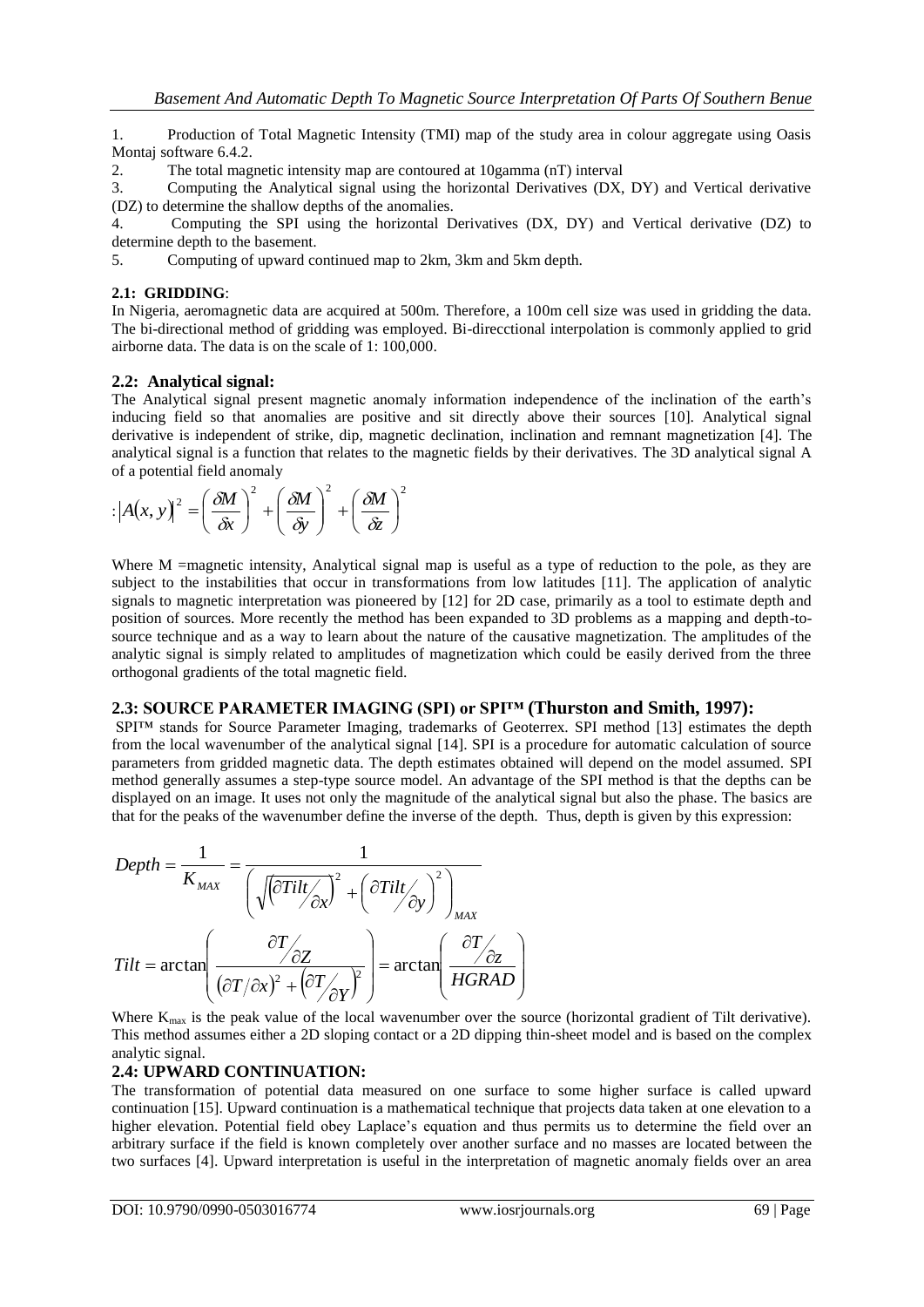like the study area containing many near-surface magnetic sources like intrusions [16]. The equation of the wavenumber domain filter to produce upward continuation is simply

$$
: F(\omega) = e^{-h\omega}
$$

Where h is the continuation height. This function decays steadily with increasing wavenumber, attenuating the higher wavenumbers more severely. Thus, producing maps in which more regional features predominate [4] see fig. 3, 4 \$ 5.

## **3: Discussion and results:**

**The total magnetic intensity** of the study area ranges from Minimum value of **-76.8nT** to the Maximum value of **108.6nT (Fig. 2).** The map shows an acute variation in the magnetic intensity, indicating variations in either lithology or basement topography. The variations in the magnetic intensity are represented by different colours in the map. The colour scheme, in the figure, indicates magnetic low as blue and highs as pink. The deeper heterogeneity of the earth's crust are represented by smooth magnetic contour on the total magnetic intensity map (TMI) in fig. 2, While the smaller and more local sources account for sharper anomaly shapes of more restricted areal extent[17]. The concentrations of high wavelength anomalies (regionals) are on the north western and south western parts of the study area. The rest parts of the study area are concentrated by low wavelength anomalies from the shallow features. These high magnetic intensity values are caused probably by near surface igneous and crystalline basement rocks. The closely spaced, linear sub-parallel orientation of contours from the north western part suggests the possibility of faults or local fractured zones passing through these areas.

The contact between the Anambra basin and Southern Benue Trough is clearly defined by general change in orientation of the magnetic contour (Fig. 2), the contour interval is 5nT.



**Figure 2:** Total Magnetic Intensity.

With **analytic signal method**, it is now possible to isolate weak anomalies resulting from the subdued magnetic sources occurring within sedimentary strata from magnetic response from the basement. Fig. 7 map was generated from the total Magnetic intensity by application of analytical signal filter, it revealed near- surface anomalies whose magnitudes range between 0.00009 and 3.72295 (Table 1). The amplitude of the analytical signals centred on the peak of the shallow magnetic sources (Fig. 7)**.** The anomalies in the analytic signals are clearer and sharpened because many of the obscured anomalies are now brought to focus. Visual study of the map shows presence of igneous intrusive rocks in the central and northeastern part of the area.The intrusive bodies around Igumale, Oju, Benta, Ubala are well defined in this map. Analytical signal amplitudes peak on the magnetic sources edges ([12], [18], and [19]). The depth to the edges of the lithological units was delineated using the analytical signal amplitudes. Regions with high amplitude outcrops are shown in pink and at shallow depths, while the low amplitude values indicated in blue colour represent the deepest depth to source. Regions with magnetic rock intruding into sedimentary Formations having medium amplitudes are shown in green,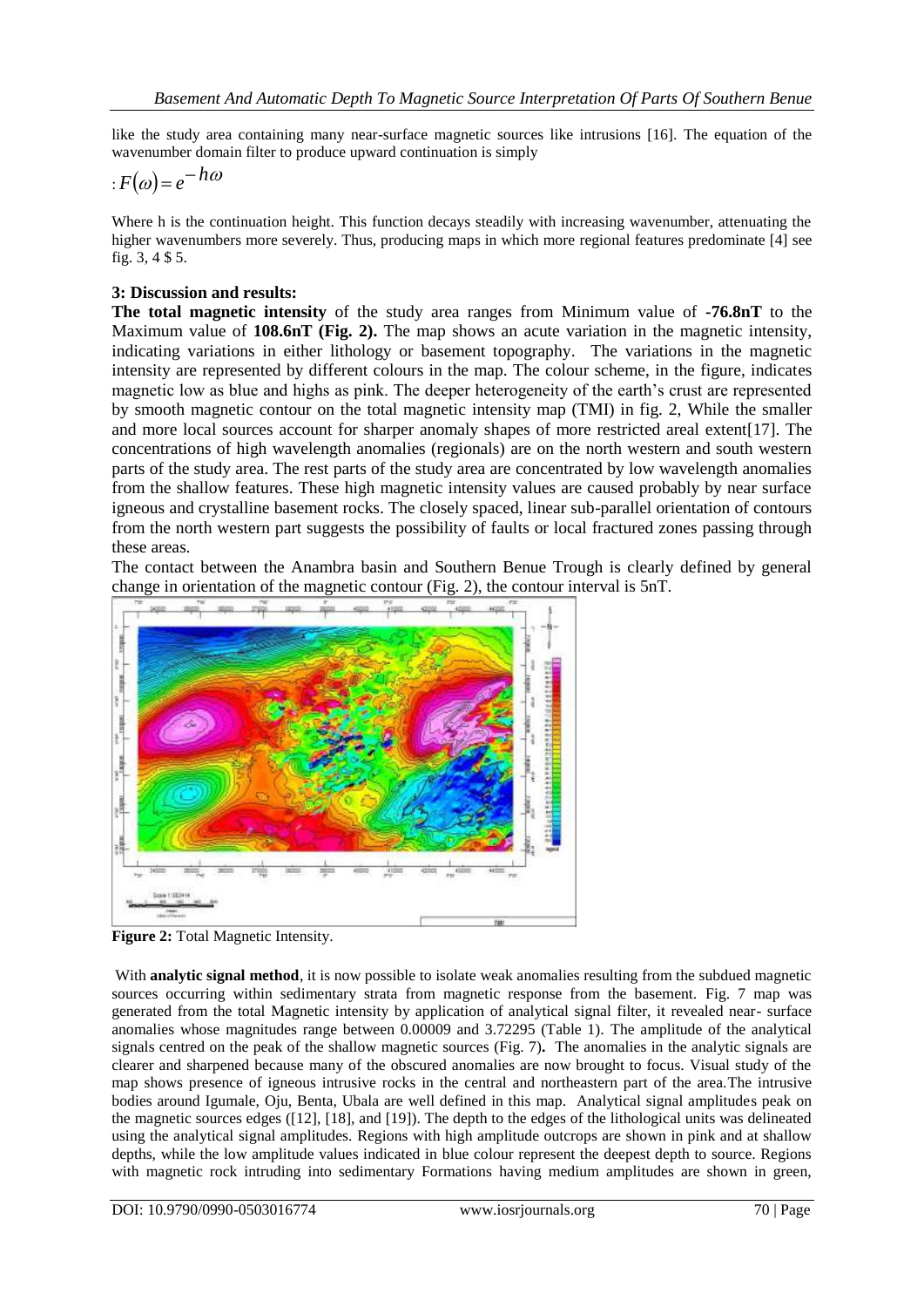yellow and red. Maximum amplitude occurs in the areas that have experienced igneous intrusions and is within the Southern Benue Trough basin.

 **UPWARD CONTINUATION FOR BASEMENT ANALYSIS:** It is well-known that the upward continuing field data progressively reduces the effect of shorter-wavelength information [20]. The Total magnetic intensity map was upward continued to elevation of 2km, 3km and 5km to smoothen and enhanced the more regional basement anomalies. Comparison of the maps to the total magnetic intensity map clearly illustrates how the high wavenumber components of the observed field have been effectively removed by the continuation process [16]. Not much change was observed in the 2km upward continuation but 3km and 5km results are conspicuous (fig. 6). It is a way to enhance the large scale (usually deep) features in the survey area. The shallow intrusive signatures on the Southern Benue trough were all filtered out leaving behind the basement anomalies. The positive and negative anomalies on the TMI map were still showing on the Upward continued maps. Two positive anomalies (pink) on the southern western and eastern portions of the study area. The upward continuation maps indicate that the positive anomaly at the southern portion of the study is deeper than the southern portion anomaly on the study area.

The negative anomaly did not change much. The positive anomaly of intensity range between  $-28.7 - 74.4nT$ (pink) in the 5km upward continued map appear clearer than on the 3km upward continued map. The intensity range is between 82.2 nT and -35.4nT (pink) in the 3km map. The positive anomaly lies in the area underlain by Eze-Aku formation rocks and geographically located on northwest part of Nwofu Abadja area. The positive and negative anomalies on the southeastern portion of the study area lie in the area underlain by dolerite intrusion (southern Benue trough) (Fig.1). The negative anomaly must have resulted from hydrothermal fluids which can deposit less magnetic materials in the fractured rock (Fig. 5). The positive anomaly with weakly magnetic signatures is at the northwestern zone and lie in area underlain by Anambra basin Formations. It could be from the weakly magnetic ferruginized ironstones.

| <b>Statistics Information</b> | Depth to source (M) |
|-------------------------------|---------------------|
| MINIMUM DEPTH VALUE           | 0.00009416          |
| MAXIMUM DEPTH VALUE           | 3.72295165          |
| MEAN VALUE                    | 0.03437328          |
| STANDARD DEVIATION:           | 0.088795            |
| <b>ARITHMETIC SUM:</b>        | 21182.43            |

**Table 1:** Statistic Report of source depth value estimate using Analytical signal.

**SOURCE PARAMETER IMAGERY ANALYSIS** For the 182178 SPI values, the maximum depth 52.58m value of the following table is the statistic report of depth to source values estimated using SPI imaging technique. The light blue to deep blue colors at the end of the legends shows areas of thicker sediments or deep lying magnetic bodies. The upper colors (pink and red) at the other end of the SPI legends shows areas of shallower sediment or near surface lying magnetic bodies. Depth to the basement profile map and depth to basement map (Fig. 8 & 9) generated using the SPI technique show that the region that have deepest basement depth is area around Nkalagu- Owo-Eha Amufu axis in the southwestern portion of the area and around Igumale at the northern part of the area, within Benta area and places laying at the western part of the area towards the Aimeke in Benue state of Ngeria. The depth to the basement within the southern Benue Trough sediments of Agwu Formation, Eze-Aku Formation and Asu River group is of intermediate and shallow solutions. Shallow solution is also dominant in the southern part of Enugu and within Obolo areas at the north western portion of the area (Fig. 9). Table 3 shows the comparative values of deep basement depth with the shallow source depth to the basement of the analytical signal.

| <b>Statistics Information</b> | Depth to source (M) |
|-------------------------------|---------------------|
| <b>MINIMU</b>                 | $-11848.84244$      |
| <b>DEPTH VALUE</b><br>м       |                     |
| <b>MAXIMU</b>                 | -52.58228996        |
| <b>DEPTH VALUE</b><br>м       |                     |
| <b>MEAN</b><br><b>VALUE</b>   | $-560.1243178$      |
| <b>STANDA</b>                 | $-542.389115$       |
| DEVIATION:<br><b>RD</b>       |                     |
| <b>ARITHME</b>                | $-102042328$        |
| TIC<br>SUM:                   |                     |

Table 2: Statistic Report of source depth value estimate using Source parameter sources.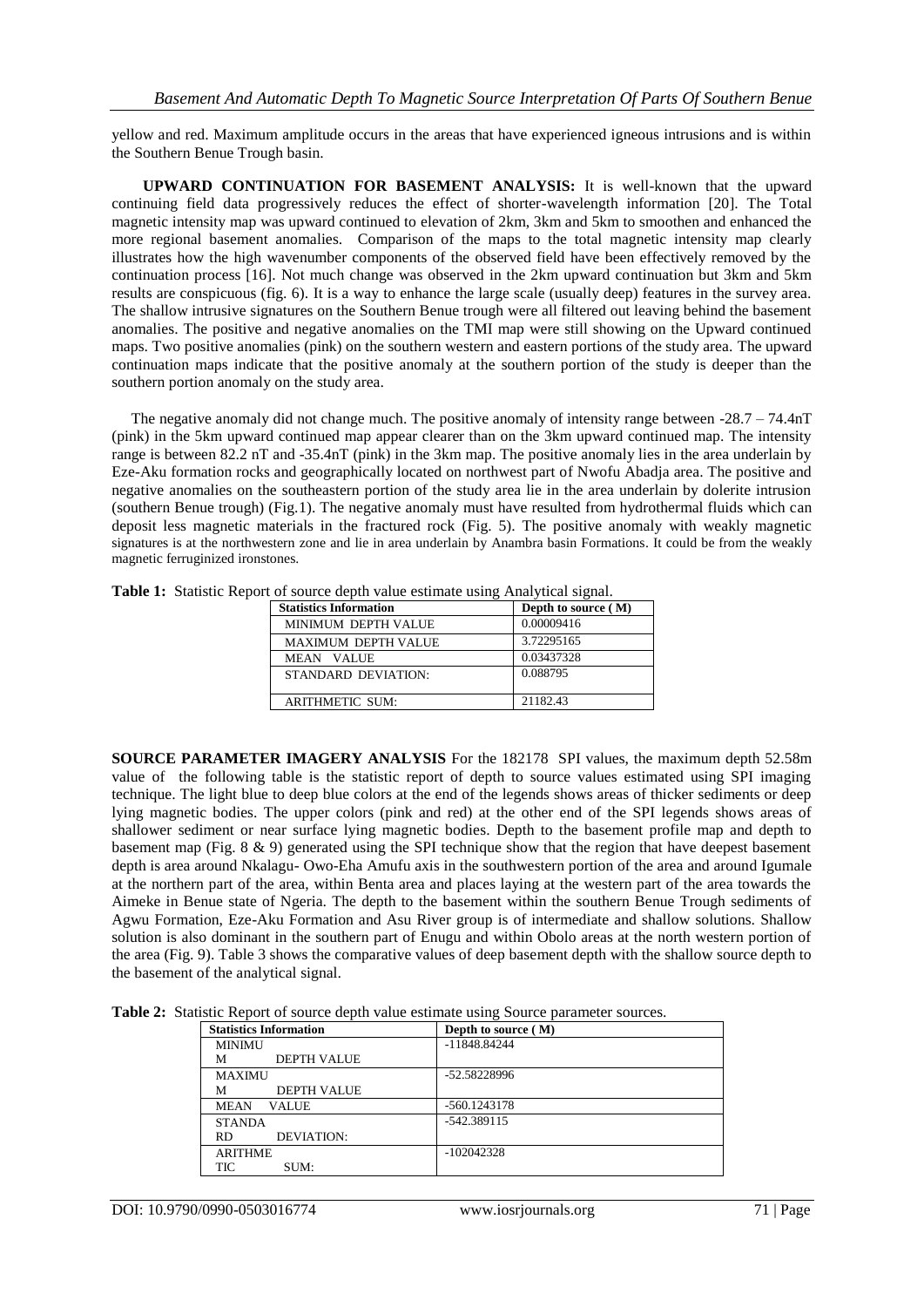| Locations (UTM). |          | $SPI$ Depth $(m)$ | Analytical signal(m) |
|------------------|----------|-------------------|----------------------|
| Longitude        | Latitude |                   |                      |
|                  | 401243.3 | $-586.845$        | 0.01933              |
|                  | 750136.3 |                   |                      |
|                  | 374677.5 | $-1740.833$       | 0.01052              |
|                  | 767527.3 |                   |                      |
|                  | 391355.3 | $-206.875$        | 0.00157              |
|                  | 721009.3 |                   |                      |
|                  | 393848.7 | $-132.581$        | 0.41131              |
|                  | 747123.7 |                   |                      |
|                  | 422813.6 | $-2205.964$       | 0.01152              |
|                  | 70573.7  |                   |                      |

**Table 3:** comparative depth estimates from selected locations in the study area.



**Fig. 3:** upward continued to 2km. (the solid line that demarcates the southern Benue trough and Anambra basin is overlain).



**Fig. 4**: upward continued to 3km. (The solid line that demarcates the southern Benue Trough and Anambra basin is overlain).

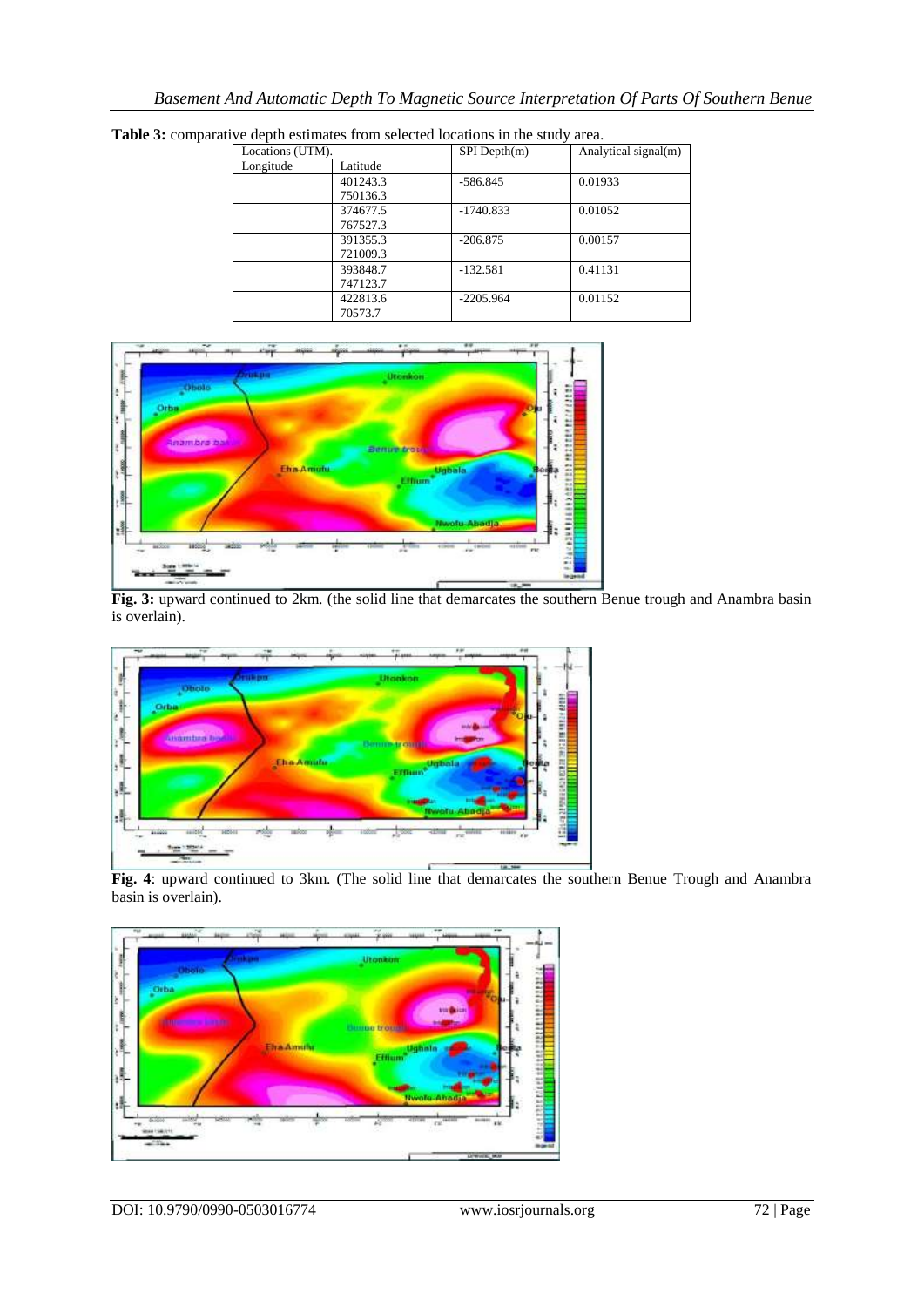Figure. 5: upward continued to 5km. (the solid line that demarcates the southern Benue trough and Anambra basin is overlain).



**Figure .6:** comparative of the 2km, 3km, and 5km upward continued maps.



**Figure. 7:** Analytical signal map. (The solid line that demarcates the southern Benue Trough and Anambra basin is overlain).



**Figure 8: the spi depth profile map.**